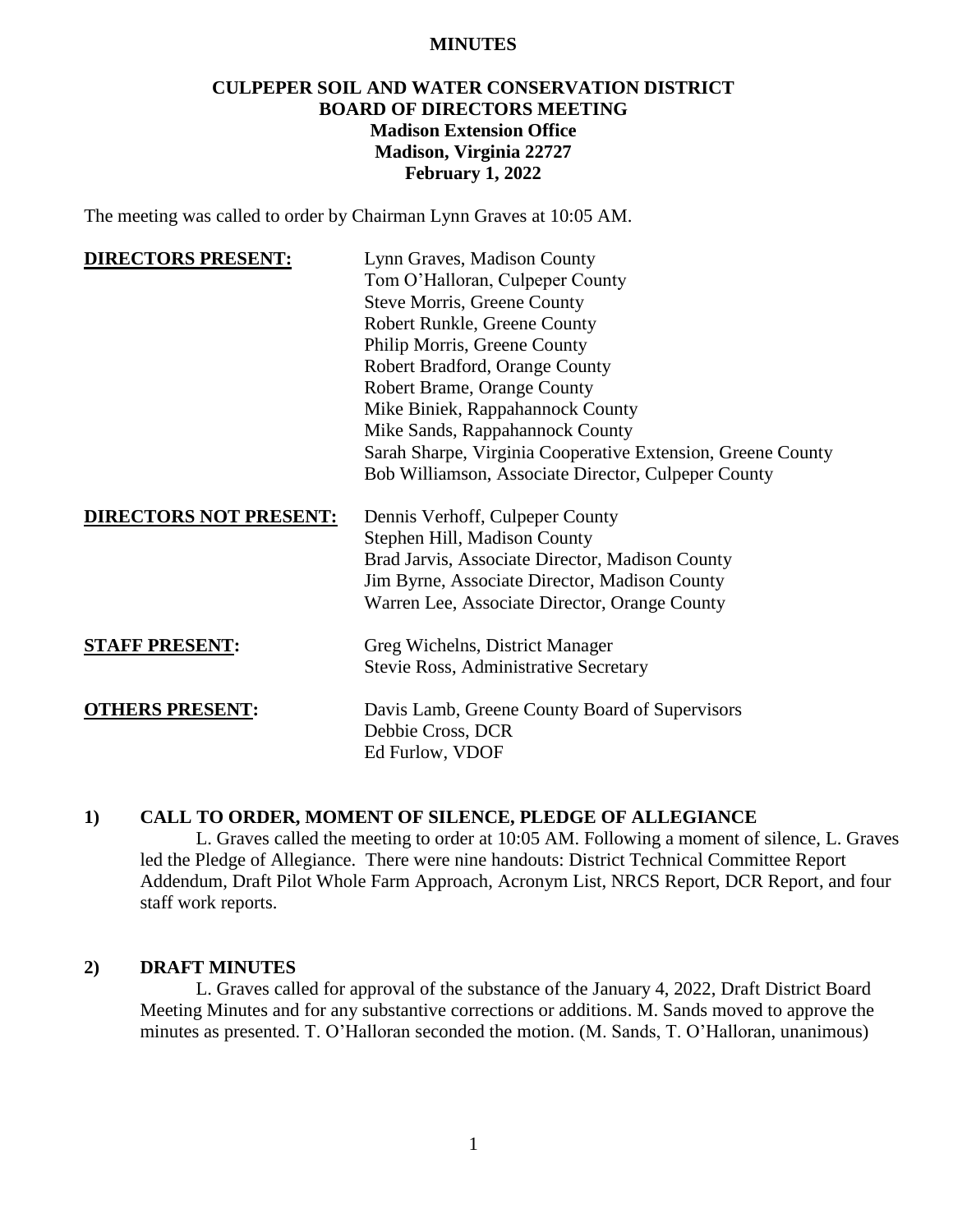# **3) AGENDA APPROVAL**

L. Graves called for Agenda approval. The Technical Committee Report was removed from the Consent Agenda and placed on the Agenda as 5.1. T. O'Halloran moved to adopt the Agenda as modified. S. Morris seconded the motion. (T. O'Halloran, S. Morris, unanimous)

### **4) CONSENT AGENDA**

Consent Agenda adopted as modified.

EDUCATION COMMITTEE REPORT LEGISLATIVE COMMITTEE REPORT OPERATIONS REPORT TREASURER'S REPORT

# **5) ADDITIONS TO AGENDA**

# **5.1) TECHNICAL COMMITTEE REPORT**

R. Bradford announced that the winner of the Rappahannock River Grand Basin Farm Award was the McDaniel family, owners and operators of Heavenly Acres Farm in Greene County, and commended their achievements.

R. Bradford introduced the *Whole Farm Approach Grazing Pilot* to the Board which was created by G. Wichelns and A. McCullen with the help of District staff. G. Wichelns told the Board that the idea originated from a conversation with D. Bryan, DCR, about Culpeper District's likelihood of being approached for the already existing Whole Farm Crop Land Pilot. After thinking about this and discussing it at the District Technical Committee, it was determined to not be a good fit for the District. That is when the idea of a Whole Farm Approach for Grazing Land was suggested. The Draft Whole Farm Approach for Grazing is proposed as a financial incentive to encourage producers to sign up for all stream exclusion, pasture management, and nutrient management on the entire farm all at once, although actual implementation would occur over several years. The first draft of the Pilot has been completed and is ready to bring to Directors at DCR for consideration. R. Brame moved to approve the Pilot as presented. R. Bradford seconded the motion. (R. Brame, R. Bradford, unanimous)

# **TECHNICAL COMMITTEE REPORT WITH ADDITIONS:**

### **January 18, 2022 Technical Committee Meeting Minutes (Updated)**

Present: Robert Bradford, Chairman; Lynn Graves, Madison; Philip Morris, Greene; Tom O'Halloran, Culpeper; Greg Wichelns, District Manager; Spencer Yager, Conservation Specialist; David Massie, Conservation Specialist; Brandy Harris, Conservation Specialist

### *Items in italics were added at the February 1, 2022 Board Meeting in Madison County, Virginia*

1) The following BMP applicants have been approved by the Technical Committee for funding. All applications were thoroughly screened for compliance with Priority Recruitment Guidelines. All met at least two of the priority criteria.

| Practice | Fund             | Participant                | Contract   | Instance | <b>County</b> | Amount            | Tax Credit |  |
|----------|------------------|----------------------------|------------|----------|---------------|-------------------|------------|--|
| $SL-6W$  | <b>2022 VACS</b> | Dean Schultz               | 07-22-0254 | 469536   | Greene        | $47,325.00$ \\$   | 0.00       |  |
| $SL-6W$  | <b>2022 VACS</b> | David B. Kay Family Trust  | 07-22-0261 | 469680   | Orange        | $$134,130.00$ \\$ | 0.00       |  |
| $SL-6W$  | 2022 VACS        | <b>Thornhill Farms LLC</b> | 07-22-0252 | 469531   | Rappahannock  |                   | 0.00       |  |
| $SL-6W$  | 2022 VACS        | <b>Christopher Summers</b> | 07-22-0192 | 468035   | Madison       | $30,972.08$ \ \\$ | 0.00       |  |
| $SL-7$   | 2022 VACS        | <b>Christopher Summers</b> | 07-22-0258 | 469606   | Madison       |                   | 0.00       |  |
| $SL-7$   | <b>2022 VACS</b> | <b>Beauregard Farm LP</b>  | 07-22-0253 | 469533   | Culpeper      | $9,616.00$ \\$    | 0.00       |  |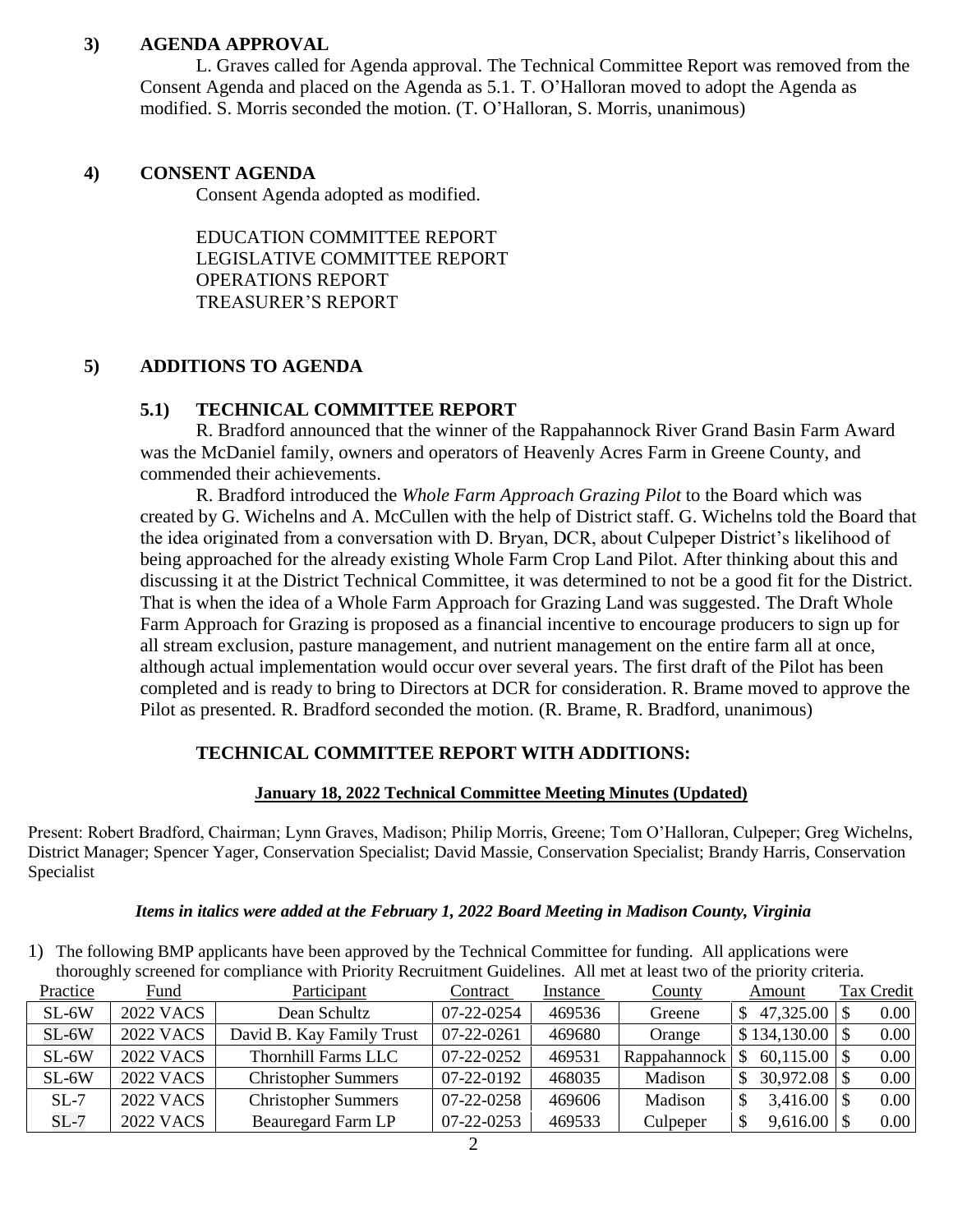| $SL-7$  | 2022 VACS        | 10 Gables Farm LLC         | 07-22-0259 | 469640 | Madison  | \$<br>7,140.80  | <sup>S</sup> | $0.00\,$ |
|---------|------------------|----------------------------|------------|--------|----------|-----------------|--------------|----------|
| $SL-8H$ | <b>2022 VACS</b> | Glebe Farm LLC             | 07-22-0255 | 469554 | Culpeper | \$<br>953.60    | \$.          | 0.00     |
| $SL-8H$ | <b>2022 VACS</b> | Roger Gough                | 07-22-0256 | 469585 | Madison  | \$<br>684.20    |              | $0.00\,$ |
| $SL-8H$ | <b>2022 VACS</b> | <b>Battlepark Farm</b>     | 07-22-0250 | 469514 | Culpeper | \$<br>12,211.80 |              | 0.00     |
| $SL-8B$ | <b>2022 VACS</b> | <b>Battlepark Farm</b>     | 07-22-0250 | 469513 | Culpeper | \$<br>6,412.80  |              | 0.00     |
| $NM-4$  | <b>2022 VACS</b> | <b>Beauregard Farm LP</b>  | 07-22-0267 | 470002 | Culpeper | \$<br>1,206.00  |              | $0.00\,$ |
| SL-8B   | <b>2022 VACS</b> | Glenmary Farm Holdings LLC | 07-22-0270 | 470153 | Orange   | \$<br>32,802.70 | \$           | $0.00\,$ |
| $SL-8H$ | <b>2022 VACS</b> | Glenmary Farm Holdings LLC | 07-22-0270 | 470161 | Orange   | \$<br>15,671.80 | S            | $0.00\,$ |
| $WQ-4$  | <b>2022 VACS</b> | Glenmary Farm Holdings LLC | 07-22-0271 | 470162 | Orange   | \$<br>18,844.80 |              | $0.00\,$ |
| $SL-8B$ | <b>2022 VACS</b> | Glenmary Farm LLC          | 07-22-0272 | 470163 | Orange   | \$<br>18,072.50 |              | $0.00\,$ |
| SL-8H   | <b>2022 VACS</b> | Glenmary Farm LLC          | 07-22-0272 | 470174 | Orange   | \$<br>2,913.00  |              | $0.00\,$ |
| $WQ-4$  | <b>2022 VACS</b> | Glenmary Farm LLC          | 07-22-0273 | 470176 | Orange   | \$<br>7,887.00  | S            | $0.00\,$ |
| $WO-4$  | <b>2022 VACS</b> | Tom Nixon                  | 07-22-0274 | 470177 | Orange   | \$<br>6,677.40  | S            | $0.00\,$ |
| $SL-8B$ | <b>2022 VACS</b> | Nixon Farms LLC            | 07-22-0275 | 470179 | Orange   | \$<br>3,904.20  | S            | $0.00\,$ |
| $SL-8H$ | <b>2022 VACS</b> | Nixon Farms LLC            | 07-22-0275 | 470180 | Orange   | \$<br>375.60    | S            | $0.00\,$ |
| $SL-8B$ | <b>2022 VACS</b> | Western View LLC           | 07-22-0276 | 470182 | Orange   | \$<br>5,233.80  | \$           | $0.00\,$ |
| $SL-8H$ | <b>2022 VACS</b> | Western View LLC           | 07-22-0276 | 470183 | Orange   | \$<br>954.00    |              | $0.00\,$ |
| $WQ-4$  | <b>2022 VACS</b> | Western View LLC           | 07-22-0277 | 470184 | Orange   | \$<br>15,202.20 |              | $0.00\,$ |

2) The following BMP participants have been approved by the Technical Committee for payment:

| Practice | Fund             | Participant         | Contract   | Instance | County       | Amount    |              | Tax Credit |
|----------|------------------|---------------------|------------|----------|--------------|-----------|--------------|------------|
| $SL-10$  | <b>2022 VACS</b> | <b>Bobby Pace</b>   | 07-22-0123 | 464894   | Orange       | 8,106.75  |              | 0.00       |
| $SL-10$  | <b>2022 VACS</b> | <b>Bobby Pace</b>   | 07-22-0123 | 464909   | Orange       | 2,598.00  | <sup>S</sup> | 0.00       |
| $SL-10$  | <b>2022 VACS</b> | <b>Bobby Pace</b>   | 07-22-0123 | 464910   | Orange       | 1,575.00  |              | 0.00       |
| $SL-6W$  | 2022 VACS        | Tim Neale*          | 07-22-0036 | 443054   | Orange       | 93,456.25 |              | 0.00       |
| FR-3     | 2022 VACS        | Andrew J. Haley     | 07-22-0038 | 440325   | Rappahannock | 7,307.32  | S            | 885.67     |
| FR-1     | 2022 VACS        | Andrew J. Haley     | 07-22-0038 | 440328   | Rappahannock | 8,280.80  |              | \$1,779.80 |
| FR-1     | 2022 VACS        | Philip L. Kennicott | 07-22-0028 | 440506   | Rappahannock | 2,894.06  |              | 173.67     |

*\*Increase due to buffer width change from 35' to 50' and added stream fence on land that was purchased since original application was taken.*

3) The following Robinson River Residential applicants have been approved by the Technical Committee for funding:

| Practice | Fund     | Participant       | Contract         | Instance | <u>County</u>  | Amount     |
|----------|----------|-------------------|------------------|----------|----------------|------------|
| $RB-3M$  | DEQ16679 | Richard Hyde      | $07 - 22 - 0248$ | 469450   | Madison        | \$2,400.00 |
| $RB-3M$  | DEQ16679 | Daniel Barrale    | 07-22-0260       | 469644   | Madison        | \$1,600.00 |
| $RB-1$   | DEQ16679 | Jennifer Hansen   | 07-22-0257       | 469591   | Madison        | 193.00     |
| $RB-3M$  | DEQ16679 | William Nicholson | $07-22-0249$     | 469509   | Madison        | \$1,000.00 |
| $RB-1$   | DEO16679 | William Nicholson | 07-22-0249       | 470073   | Madison        | 175.00     |
| $RB-1$   | DEQ16679 | Dana Hicks        | 07-22-0048       | 469996   | <i>Madison</i> | 175.00     |

| 4) The following Rapidan River Residential applicant has been approved by the Technical Committee for funding: |  |  |  |  |  |  |
|----------------------------------------------------------------------------------------------------------------|--|--|--|--|--|--|
|----------------------------------------------------------------------------------------------------------------|--|--|--|--|--|--|

| Practice       | ∗und    | 'artıcıpant            | Contract                                    | Instance    | $\mathcal{L}$ ount $\nu$ | Amount  |
|----------------|---------|------------------------|---------------------------------------------|-------------|--------------------------|---------|
| $-3M$<br>$RB-$ | PO17083 | Schienschang<br>Anthon | 020<br>$07 - 2$<br>$\sim$<br>∕ZOŏ<br>$-11/$ | 17007.<br>" | <i><b>Jrange</b></i>     | .500.00 |

|  |  | 5) The following Upper York River Residential applicant has been approved by the Technical Committee for funding: |  |  |  |  |  |
|--|--|-------------------------------------------------------------------------------------------------------------------|--|--|--|--|--|
|--|--|-------------------------------------------------------------------------------------------------------------------|--|--|--|--|--|

| Practice | una                                  | <sup>9</sup> artıcıpant | Lontract                                                                  | Instance            | $\mathcal{L}$ ount $\mathcal{V}$ | Amount |
|----------|--------------------------------------|-------------------------|---------------------------------------------------------------------------|---------------------|----------------------------------|--------|
| $RB-4$   | PO 1607.<br>$\overline{\phantom{a}}$ | Perrv<br>Norma          | 0.20<br>^~<br>265<br>$-1$<br>$J/-$<br>$\overline{\phantom{0}}$<br>$\cdot$ | $-47012$<br>$\cdot$ | Jrange                           | 400.00 |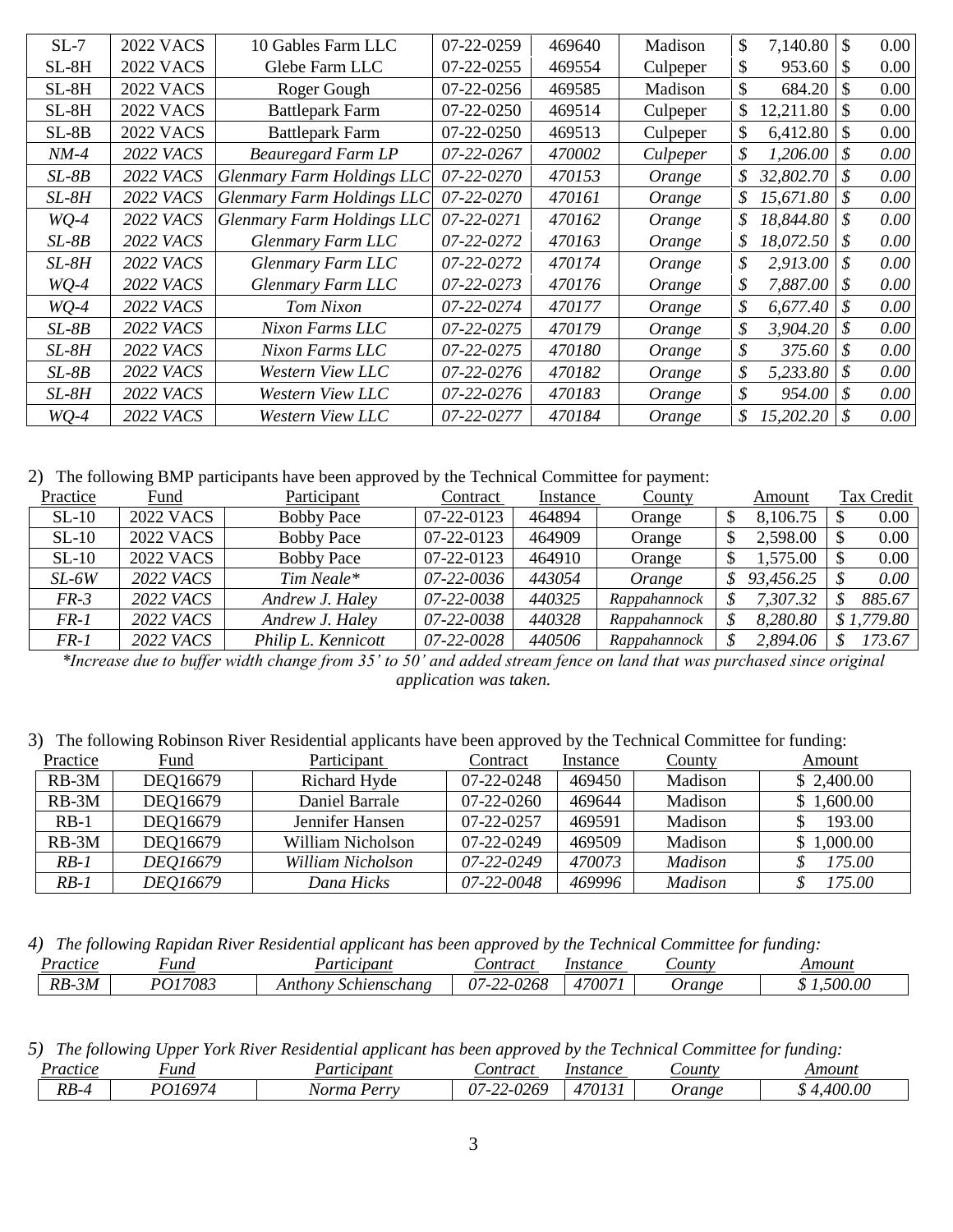6) The following Upper York River Residential participants have been approved by the Technical Committee for payment:

| Practice | ∺una    | Participant    | ∠ontract             | Instance | _ounty | Amount  |
|----------|---------|----------------|----------------------|----------|--------|---------|
| RB-3M    | PO16974 | Shire<br>Jerry | 07-22-0246           | 469164   | Jrange | 500.00  |
| $RB-3M$  | PO16974 | John Peterson  | $-22 - 0133$<br>07-2 | 465407   | Jrange | .050.00 |

| 7) The following Robinson River Residential participants have been approved by the Technical Committee for payment: |  |  |  |
|---------------------------------------------------------------------------------------------------------------------|--|--|--|
|                                                                                                                     |  |  |  |

| Practice | Fund     | Participant   | ∟'ontract  | Instance | County  | Amount |
|----------|----------|---------------|------------|----------|---------|--------|
| $RB-1$   | DEO16679 | Norris John   | 07-22-0190 | 468033   | Madison | 175.00 |
| $RB-$    | DEO16679 | William Craig | 07-22-0227 | 428760   | Madison | 175.00 |
| $RB-1$   | DE016679 | Dana Hicks    | 07-22-0048 | 469996   | Madison | 175.00 |

*8) The following Residential participant has been canceled by the Technical Committee:*

| Practice              | und        | cipant                            | Sontract                       | Instance | $\mathcal{L}$ ount | Amount  |
|-----------------------|------------|-----------------------------------|--------------------------------|----------|--------------------|---------|
| $\overline{RB}$<br>5M | WE<br>'66. | $\mathbf{v}$ .<br>. Janc<br>Hıcks | .0048<br>$\sim$<br>07-<br>,,,, | 446260   | Madıson            | .000.00 |

- 9) The District Manager gave an update on the dams:
	- a. Schnabel Engineering has completed the "as-built" documentation for the slip lining of the primary spillways.
	- b. Tentative dates for the spring dam inspections will be April  $12<sup>th</sup>$  and  $13<sup>th</sup>$ , 2022.
- 10) The Technical Committee continues to delegate the authority to the District Manager to sign BMP contracts on behalf of the Board of Directors on an as needed basis.
- 11) The Technical Committee had a conference call concerning the Whole Farm Approach Pilot Project for Cropland. Amy Walker, acting Eastern Area Manager for DCR, explained how the Pilot Project worked in other soil and water districts. Both district staff and directors had questions on specifications regarding the project. This district will revisit this topic at the February Technical Committee meeting.
- 12) The Technical Committee reviewed a draft proposal from district staff regarding a Whole Farm Approach for grazing systems. This proposal would be structured similar to the Whole Farm Approach for cropland. This proposal could be submitted to DCR for future program consideration.
- 13) District Staff informed the Technical Committee about the upcoming Tillage and Cover Crop Surveys which will take place this spring. DCR has contracted the work for the cover crop survey and the district is responsible for the Tillage Survey.
- 14) Due to recent power outages, the district is exploring options for informing producers for alternative ways to supply their livestock with water if their pressurized water system is inoperable.

R. Bradford moved to approve the Technical Committee Report without further discussion. M. Sands seconded the motion. (R. Bradford, M. Sands, unanimous)

#### **6) CLOSED SESSION: PERSONNEL PERFORMANCE MATTERS**

R. Runkle moved that the Board go into Closed Session at 10:23 A.M. as provided for in the Code of Virginia Section 2.2-3711(A) (1) to discuss personnel performance matters. The Associate Directors and the District Manager were invited to attend. T. O'Halloran seconded the motion. (R. Runkle, T. O'Halloran unanimous)

Following the return from Closed Session, R. Runkle moved to reconvene at 10:29 A.M. (unanimous). Pursuant to the Code of Virginia Section 2.2-.3712. (D), "I move that the Board certify that to the best of the Board's knowledge only matters lawfully exempted and as identified in the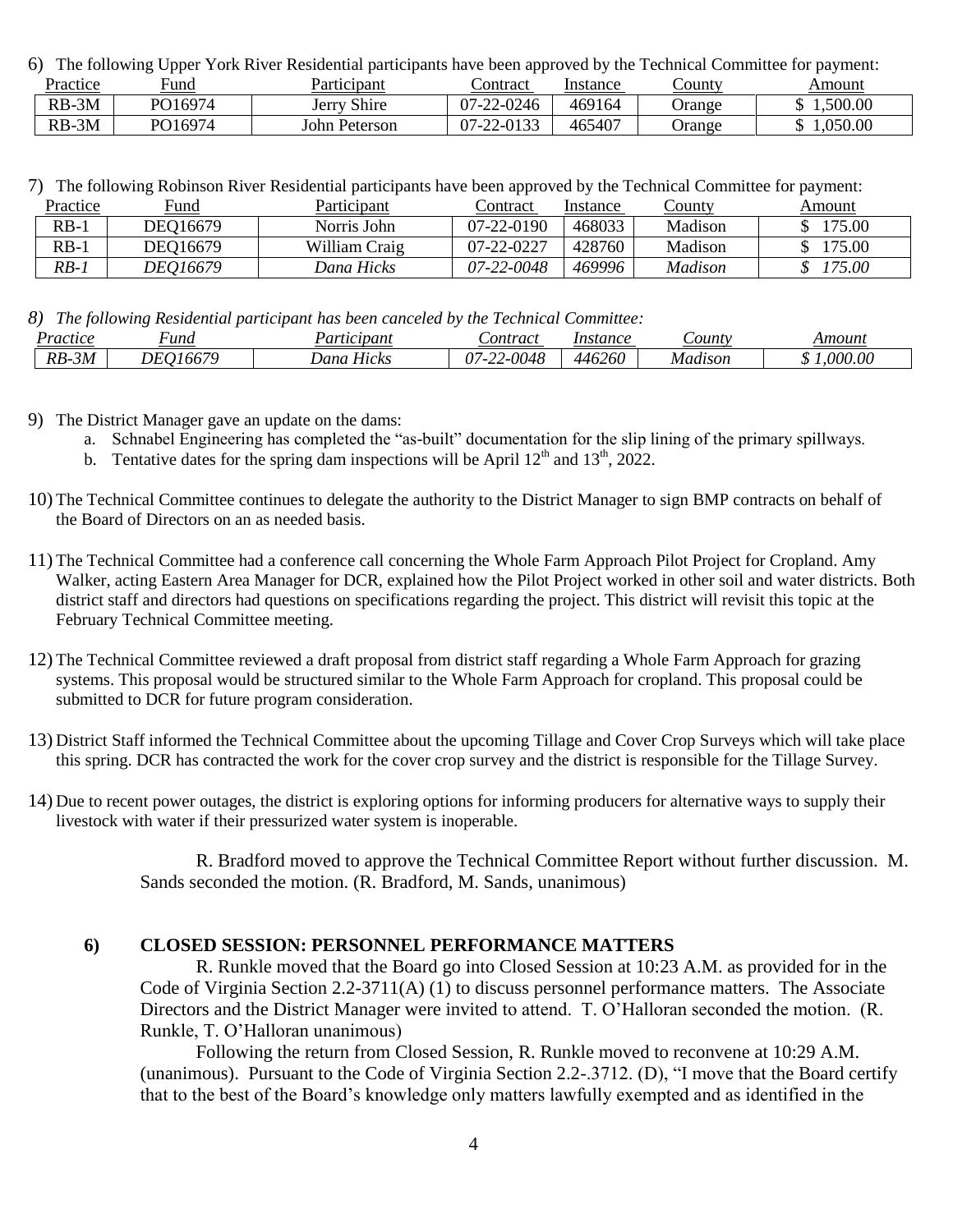motion by which the Closed Session was convened were heard or discussed by this Board". R. Bradford seconded the motion. (R. Runkle, R. Bradford, unanimous)

T. O'Halloran moved to accept the recommendations from the Personnel Committee. M. Sands seconded the motion. (T. O'Halloran, M. Sands, unanimous)

### **7) DIRECTOR REPORTS**

S. Sharpe let the Board know that the Vegetable Program in Greene County would be tonight (February 1, 2022) and that there would be a topic of Solar Powered Watering Systems. She also let the Board know that there will be a Beef Cattle Program on March 9 to discuss retained ownership and herd health.

T. O'Halloran announced that Farm Bureau announced that there might be an upcoming change to the policy of "Farm Use" vehicle tags.

L. Graves attended the Agriculture Business Banquet in Richmond and let the Board know that Agricultural Stewardship Act Program has hired Tim Abbott as an additional employee and he will take over for Tim Higgs in the area extending from Harrisonburg through the eastern side of the Blue Ridge Mountains. L. Graves will also be attending the Mid Atlantic Fruit and Vegetable Conference in Pennsylvania this week.

### **8) STAFF REPORTS**

G. Wichelns updated the Board on the progress of advocating for budget amendments, stating that he emailed members of the State General Assembly and did get some responses. He also announcing that the Dam projects are complete and paid and all necessary documents have been sent to NRCS in Richmond. He invited members of the Board to come along for dam owner inspections on April  $13^{th}$  and  $14^{th}$ .

#### **9) AGENCY REPORTS**

DCR – D. Cross addressed several topics covered in her written report submitted to the Board. She reviewed State Budget Amendments of interest to SWCDs, personal changes at DCR that are likely to impact SWCD employees and several mandatory grant agreement items. D. Cross also alerted the Board about an upcoming agreement with DCR addressing the Tillage Survey. The VASWCD Area II Spring Meeting will be held virtually on April 20, 2022.

DOF – E. Furlow announced that there is an open position at the Department of Forestry for Rappahannock County but that the rest of the department has been fully staffed for the Culpeper District. He reminded the Board that it is almost pine/hardwood planting season, and that Spring fire season begins on February  $15<sup>th</sup>$ . He also announced that DOF is working on implementing a Hardwood Cost-Share Program which intends to improve existing forests. He also shared that as the season approaches, free pine seedlings will become available. E. Furlow invited the Board and public to attend the Virginia Forestry Association Annual Meeting which will be held from May 3-6 in Blacksburg.

NRCS – A written report was submitted by R. Rexrode.

#### **10) PLAN FOR FEBRUARY COMMITTEE MEETINGS (IN PERSON)**

Committees will meet at the Madison Extension Office on Tuesday, February 15, 2022. Personnel 9:00, Operations 9:30, Legislative 10:00, Technical 10:20. Tentatively, the Education Committee will meet the same day at 4:00 PM via Zoom or Telephone. **BOARD MEETING FOR FEBRUARY WILL TENTATIVELY BE HELD TUESDAY, MARCH 1, 2022, in person, at 10:00 AM at the Piedmont Virginia Community College in Greene County.**